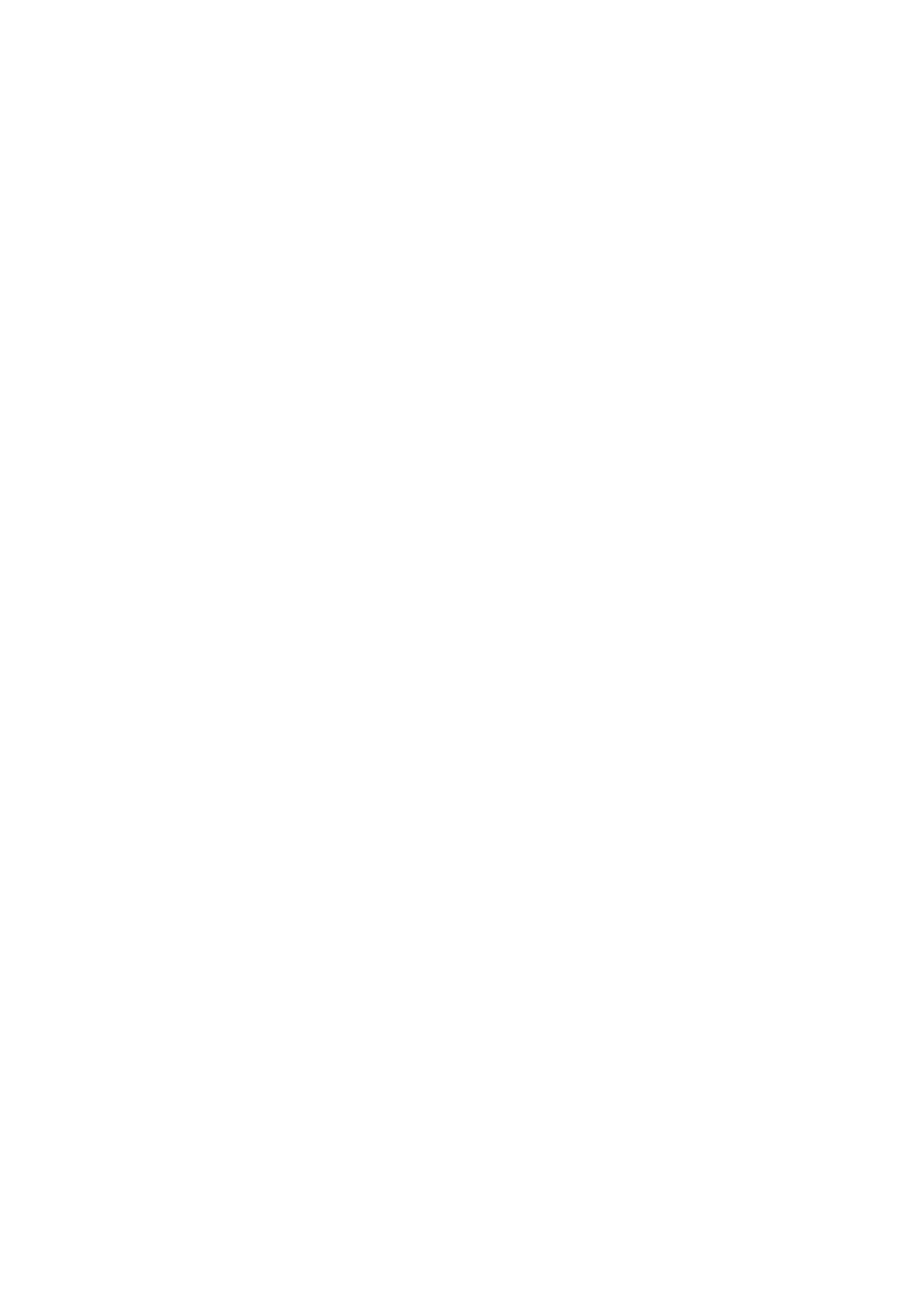# **NORTHERN TERRITORY OF AUSTRALIA**

As in force at 1 December 2000 \_\_\_\_\_\_\_\_\_\_\_\_\_\_\_\_\_\_\_\_

\_\_\_\_\_\_\_\_\_\_\_\_\_\_\_\_\_\_\_\_

## **ENCROACHMENT OF BUILDINGS ACT**

An Act to provide for relief in respect of encroachments and improvements made under mistake of title

## **Part I Preliminary**

## **1 Short title**

This Act may be cited as the *Encroachment of Buildings Act*.

#### **2 Commencement**

This Act shall come into operation on a date to be fixed by the Administrator by notice in the *Gazette*.

#### **3 Interpretation**

In this Act, unless the contrary intention appears:

*adjacent owner* means the owner of land over which an encroachment extends.

*boundary* means the boundary line between contiguous parcels of land.

*building* means a substantial building of a permanent character and includes a wall.

*Court* means the Supreme Court.

*encroaching owner* means the owner of land contiguous to the boundary beyond which an encroachment extends.

*encroachment* means encroachment by a building, including encroachment by overhang of any part as well as encroachment by intrusion of any part in, under or upon the soil.

*local authority* means a municipal council or community government council within the meaning of the *Local Government Act*.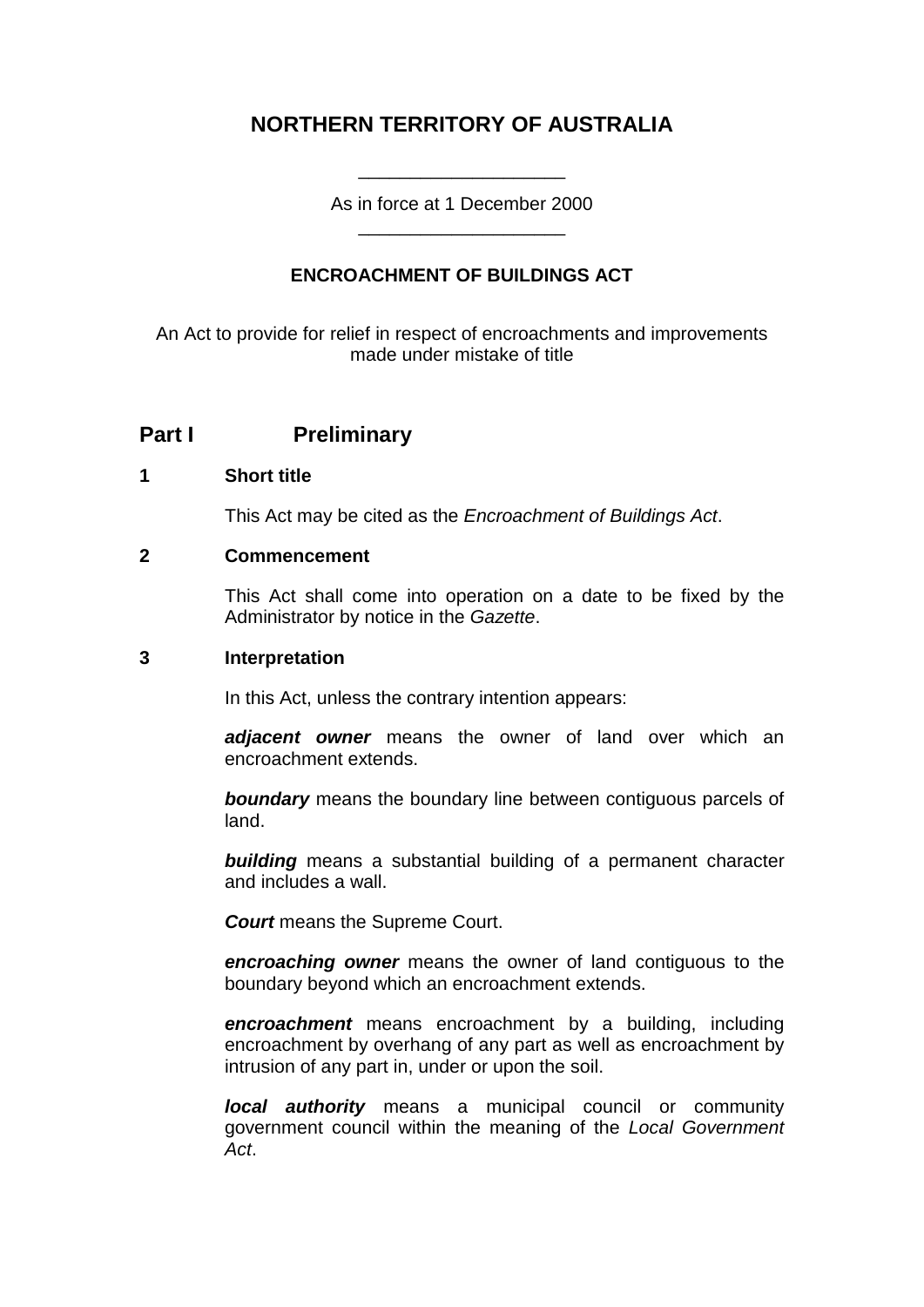#### *owner* means:

- (a) a registered proprietor under the *Land Title Act*;
- (b) a mortgagee in possession of land under a mortgage registered under the *Land Title Act* of a freehold estate;
- (c) where the land is held by the Crown in right of the Territory, or forms part of a road as defined in the *Control of Roads Act*, the Territory; or
- (d) where land is held by the Crown in right of the Commonwealth, the Commonwealth.

subject land means that part of the land over which an encroachment extends.

*unimproved capital value*, in relation to land, means the unimproved capital value of that land ascertained in accordance with section 9 of the *Valuation of Land Act*.

#### **4 Application to Crown**

This Act binds the Crown in the right of the Territory and, so far as the legislative power of the Legislative Assembly permits, the Crown in right of the Commonwealth.

## **Part II Encroachment of buildings**

#### **5 Application for relief in respect of encroachments**

- (1) Either an adjacent owner or an encroaching owner may apply to the Court for relief under this Part in respect of an encroachment.
- (2) This section applies to an encroachment whether made before or after the commencement of this Act.

#### **6 Powers of Court on application for relief**

- (1) On an application under section 5, the Court may make such order as it thinks fit with respect to:
	- (a) the payment of compensation to the adjacent owner;
	- (b) the conveyance, transfer, or lease of the subject land to the encroaching owner, or the grant to him of any estate or interest therein or of an easement, right, or privilege in relation thereto; or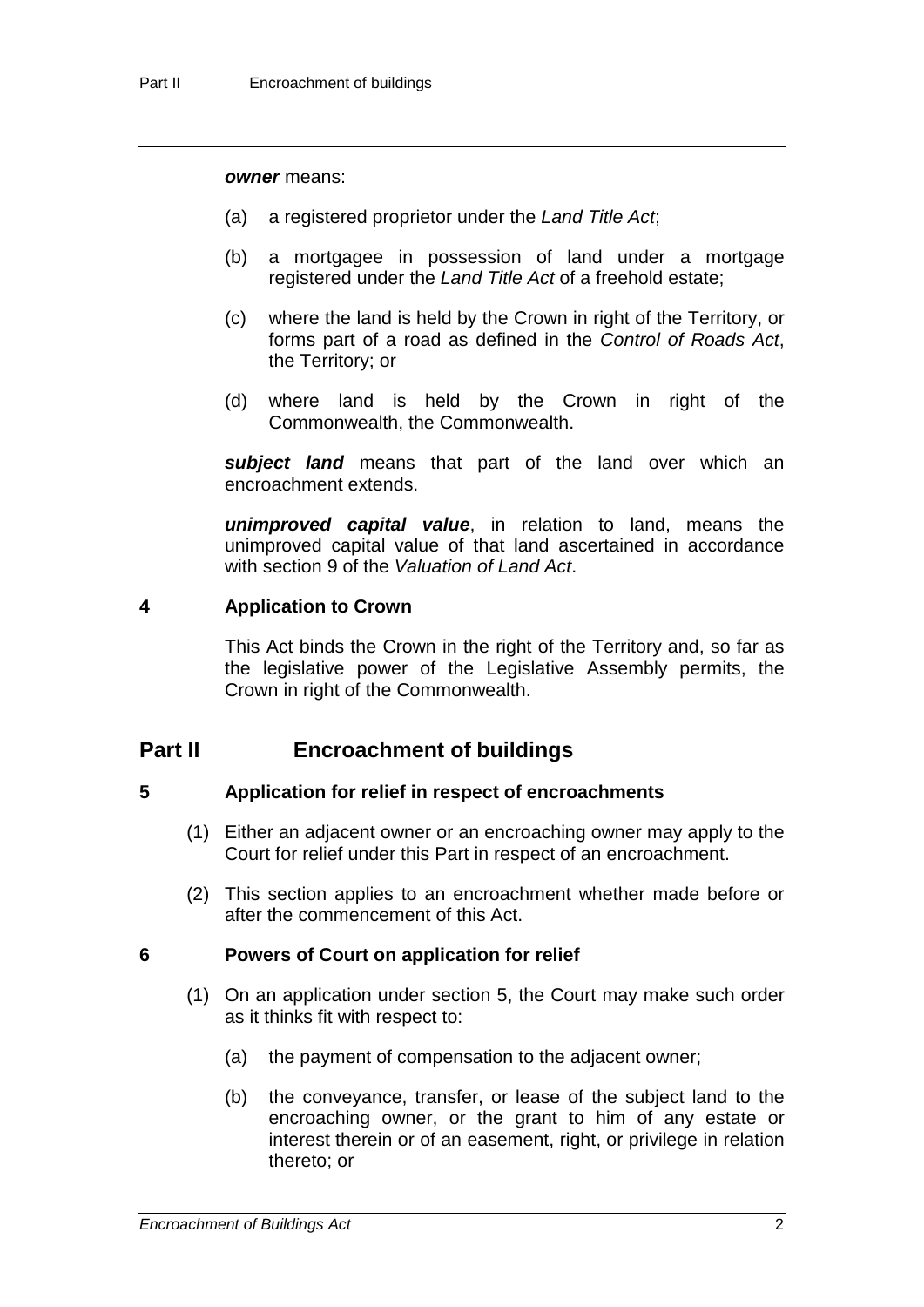- (c) the removal of the encroachment.
- (2) The Court may grant or refuse the relief or any part thereof as it thinks fit and in the exercise of this discretion may consider amongst other matters:
	- (a) whether the application is made by the adjacent owner or by the encroaching owner;
	- (b) the situation and value of the subject land and the nature and extent of the encroachment;
	- (c) the character of the encroaching building and the purposes for which it may be used;
	- (d) the loss and damage which has been or will be incurred by the adjacent owner;
	- (e) the loss and damage which would be incurred by the encroaching owner if he were required to remove the encroachment; and
	- (f) the circumstances in which the encroachment was made.

## **7 Compensation**

- (1) The minimum compensation to be paid to the adjacent owner in respect of a conveyance, transfer, lease or grant under section 6 to the encroaching owner shall be:
	- (a) if the encroaching owner satisfies the Court that the encroachment was not intentional and did not arise from negligence, the unimproved capital value of the subject land; and
	- (b) in any other case, 3 times the unimproved capital value of the subject land.
- (2) In determining whether the compensation shall exceed the minimum and if so by what amount, the Court shall have regard to:
	- (a) the value, whether improved or unimproved, of the subject land to the adjacent owner;
	- (b) the loss and damage which has been or will be incurred by the adjacent owner through the encroachment and through the order proposed to be made in favour of the encroaching owner; and
	- (c) the circumstances in which the encroachment was made.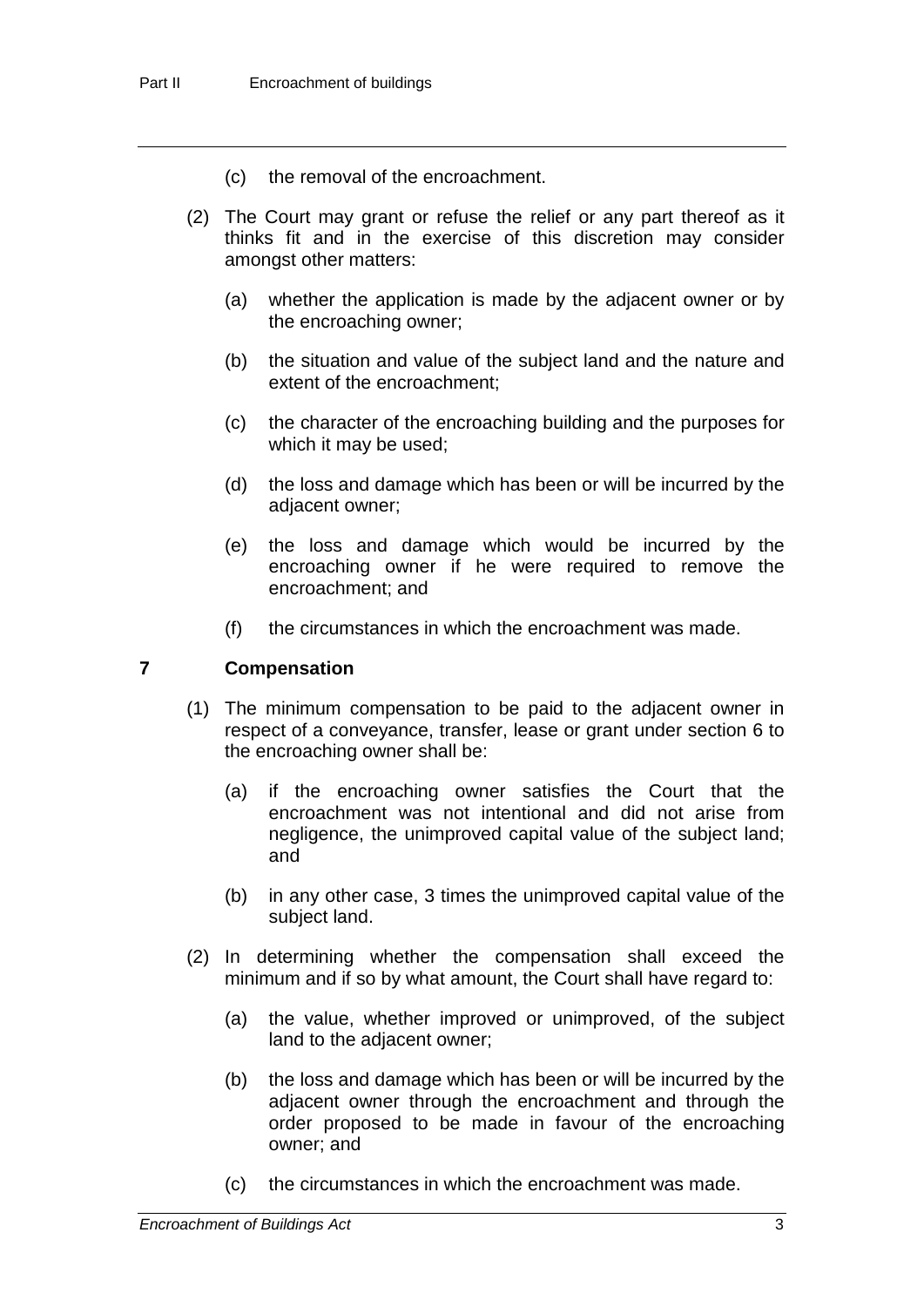#### **8 Charge on land**

- (1) An order under section 6 for payment of compensation may be lodged with the Registrar-General and, on the Registrar-General receiving the order, it operates, except so far as the Court otherwise directs, as an overriding statutory charge within the meaning of the *Land Title Act* on the land of the encroaching owner.
- (2) In this section *land of the encroaching owner* means the parcel of land contiguous to the boundary beyond which the encroachment extends.

## **9 Determination by Court**

The Court may determine:

- (a) in appropriate cases, and in particular where the encroaching owner is not an owner beneficially entitled to the fee simple free from encumbrances:
	- (i) by whom and in what proportions the compensation is to be paid in the first instance, and is to be borne ultimately; and
	- (ii) to whom, for whose benefit and upon what limitations the conveyance, transfer or lease of the subject land or grant of a type referred to in section 6(1)(b) in respect of the subject land is to be made; and
- (b) in appropriate cases and in particular where the adjacent owner is not an owner beneficially entitled to the fee simple free from encumbrances:
	- (i) to whom, for whose benefit, and in what proportions the compensation is to be paid or applied; and
	- (ii) by whom the conveyance, transfer or lease of the subject land or grant of a type referred to in section  $6(1)(b)$  in respect of the subject land is to be made.

#### **10 Vesting order**

Where the Court may make or has made an order under this Part with respect to subject land, it may make such vesting order as it thinks fit in place of, in addition to, or in default of compliance with, that order.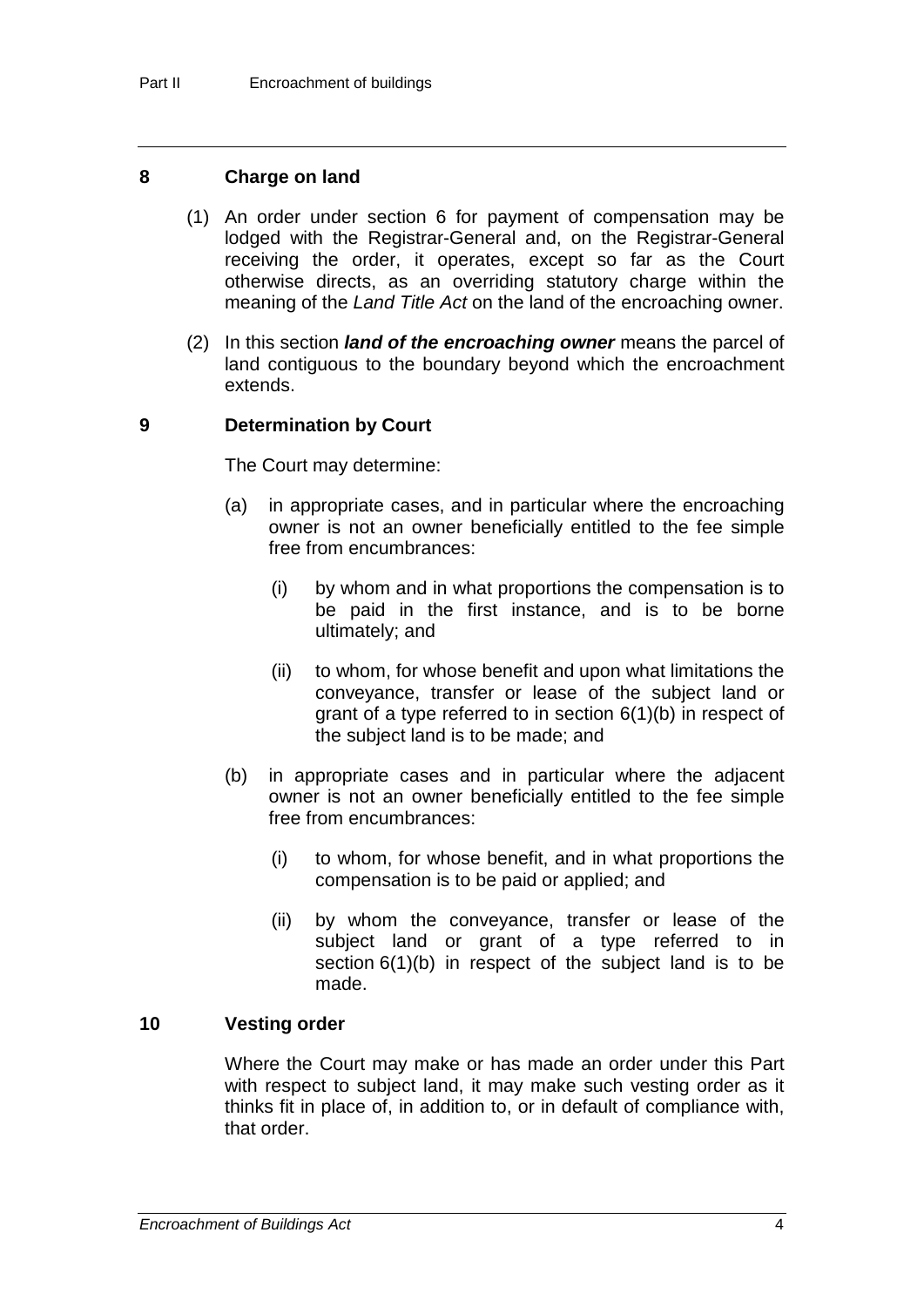#### **11 Boundaries**

- (1) Where any question arises as to whether an existing building encroaches or a proposed building will encroach beyond a boundary, either of the owners of the contiguous parcels of land may apply to the Court for the determination under this section of the true boundary.
- (2) On an application under subsection (1) the Court may make such orders as it thinks fit for determining, marking, and recording the true boundary.
- (3) This section applies to buildings erected either before or after the commencement of this Act.

#### **12 Persons interested**

In an application under this Part the Court may require:

- (a) notice of the application to be given to any person who is, or appears to be, interested; or
- (b) that a person who is, or appears to be, interested be made a party to the application.

## **Part III Buildings erected under mistake of title**

#### **13 Relief in case of buildings erected under mistake**

Where a person erects a building on land owned by another in the genuine but mistaken belief that:

- (a) such land is his property; or
- (b) such land is the property of a person on whose behalf the building is erected or intended to be erected,

application may be made to the Court for relief under this Part.

## **14 Nature of relief**

- (1) If, in the opinion of the Court, relief should be granted to the applicant or to any other person, it may make an order:
	- (a) vesting in a person or persons specified in the order the whole or any part of the land on which the building or any part thereof has been erected either with or without any surrounding or contiguous or other land;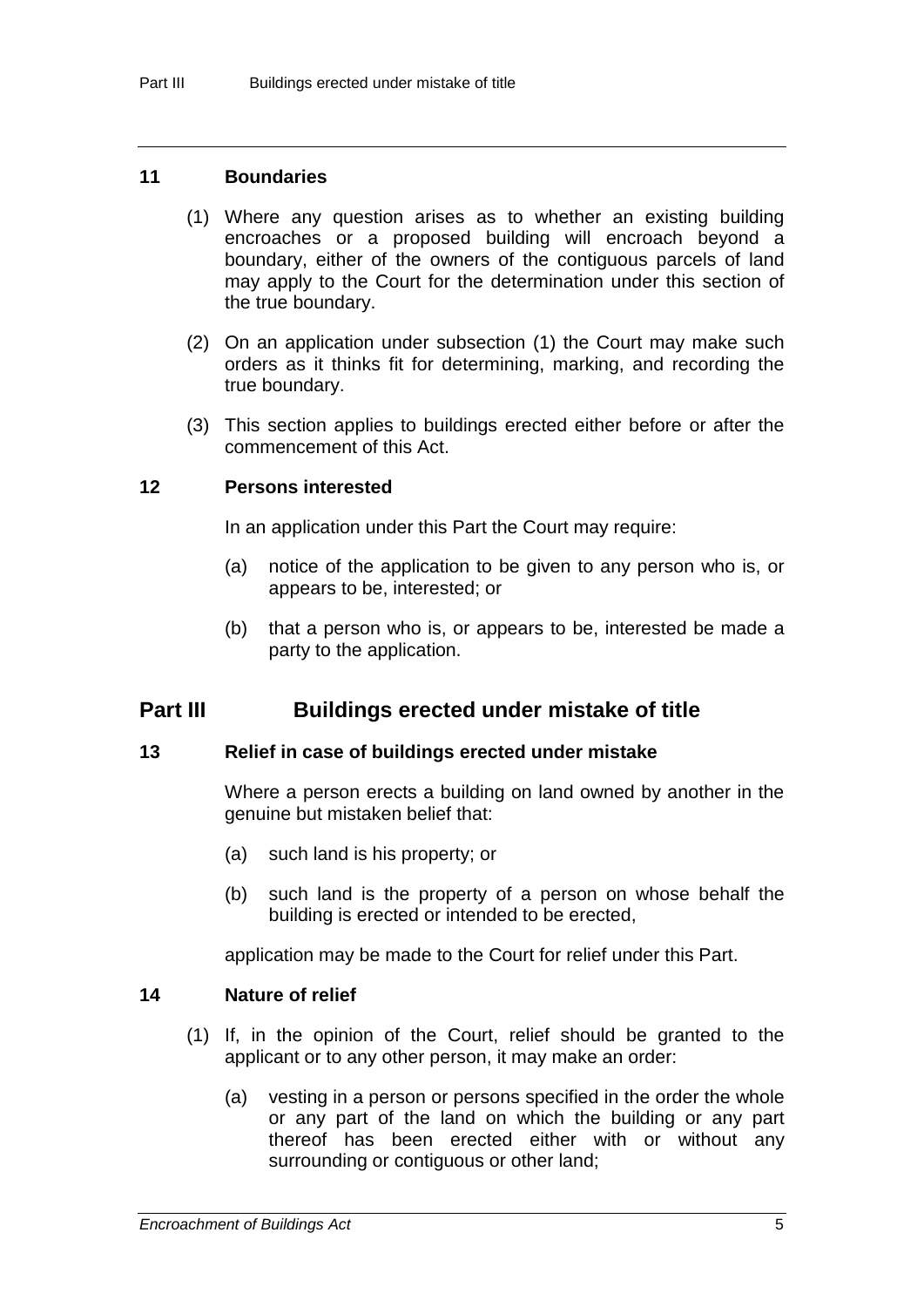- (b) that a person or persons specified in the order shall or may remove the building or any part thereof from the land or any part of it;
- (c) that a person or persons specified in the order pay compensation in respect of:
	- (i) any land or part thereof;
	- (ii) any building or part thereof; or
	- (iii) any damage or diminution in value caused or likely to be caused by or to result from the erection of a building or the making of an order under this Part;
- (d) that a person or persons specified in the order have or give possession of the land or building or part thereof for such period and upon such terms and conditions as the Court specifies,

or any combination of those things.

- (2) An order under this Part, and any provision of the order, may:
	- (a) include or be made upon and subject to such terms and conditions as the Court thinks fit, whether as to payment by a person of an amount of money, including costs, or the execution by a person of a mortgage, lease, easement, contract or other instrument, or otherwise;
	- (b) declare that an estate or interest in the land or any part thereof on which the building has been erected to be free of any mortgage, lease, easement or other encumbrance, or may vary, to such extent as the Court thinks fit, a mortgage, lease, easement, contract, or other instrument affecting or relating to such land or any part thereof;
	- (c) direct that any person or persons execute any instrument in registrable or other form necessary to give effect to the declaration or order of the Court;
	- (d) order a person to produce to a person specified in the order a title deed or other instrument or document relating to any land; or
	- (e) direct a survey to be made of any land and a plan of survey to be prepared.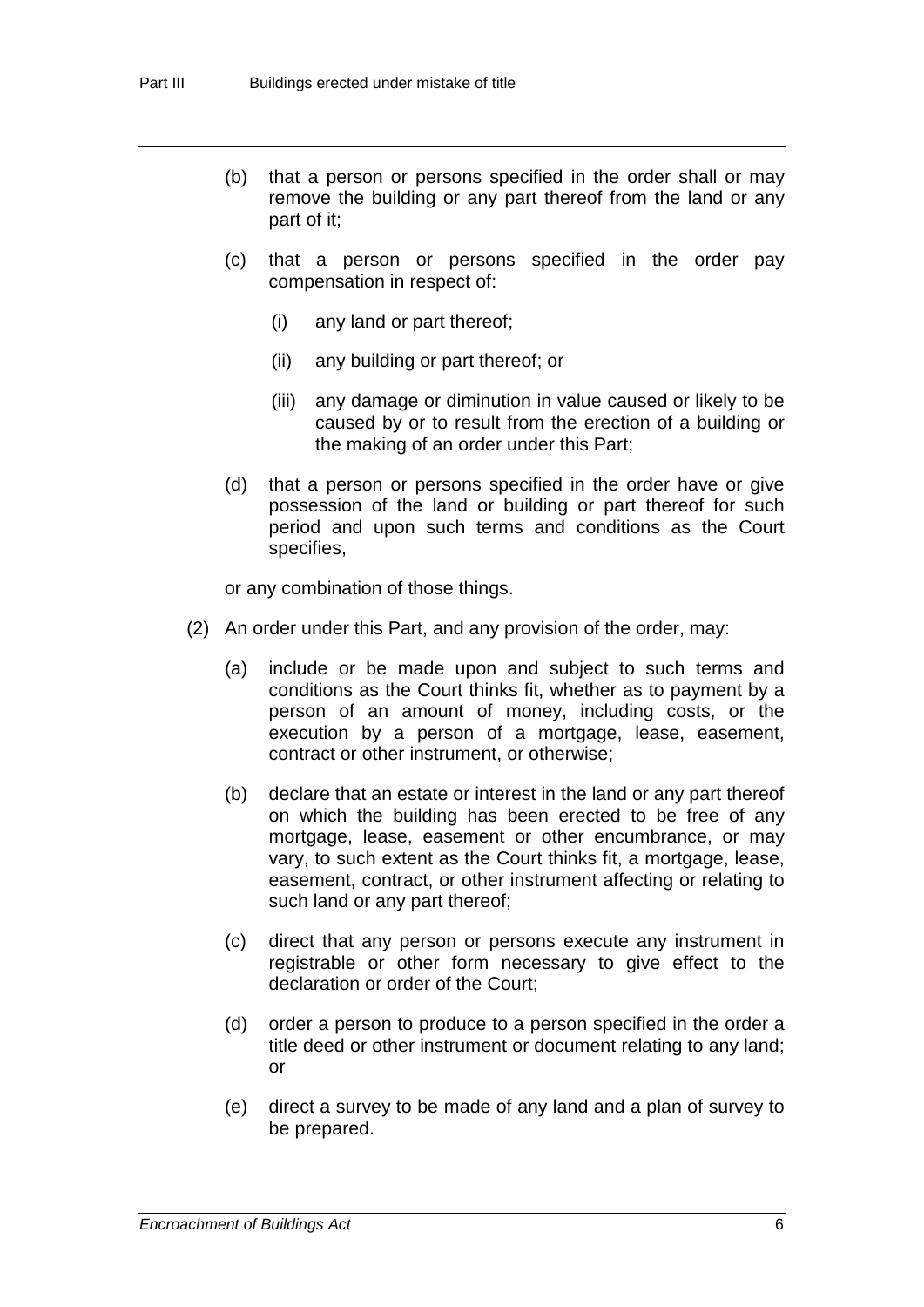## **15 Application for relief**

- (1) An application for relief under this Part may be made by:
	- (a) a person who made or who is for the time being in possession of a building referred to in section 13;
	- (b) the Territory or a person having an estate or interest in the land or any part thereof upon which such building has been erected;
	- (c) a person claiming to be a party to or to be entitled to a benefit under a mortgage, lease, easement, contract or other instrument relating to such land or building;
	- (d) the successor in title to, or mortgagee or lessee of, a person upon whose land the building or any part thereof was intended to be erected;
	- (e) the consent authority within the meaning of the *Planning Act* in relation to the land on which the building is situated; or
	- (f) the local authority within whose area the land or building or any part thereof is situated.
- (2) In an application under this Part the Court may require:
	- (a) that notice of the application be given to any of the persons referred to in subsection (1) and to any other person who is or appears to be interested in or likely to be affected by an order made under this Part; and
	- (b) that any such person be made a party to the application.

## **Part IV General**

## **16 Exercise of powers by court in other proceedings, &c.**

- (1) In any proceeding before the Court, however originated, the Court may, if it thinks fit, exercise any of the powers conferred by this Act, and may stay the proceeding on such terms as it thinks fit.
- (2) Where an action or proceeding is taken or is about to be taken at law by a person, and the Court is of the opinion that the matter could more conveniently be dealt with by an application under this Act, the Court may grant an injunction, on such terms as it thinks fit, restraining the person from taking or continuing the action or proceeding at law.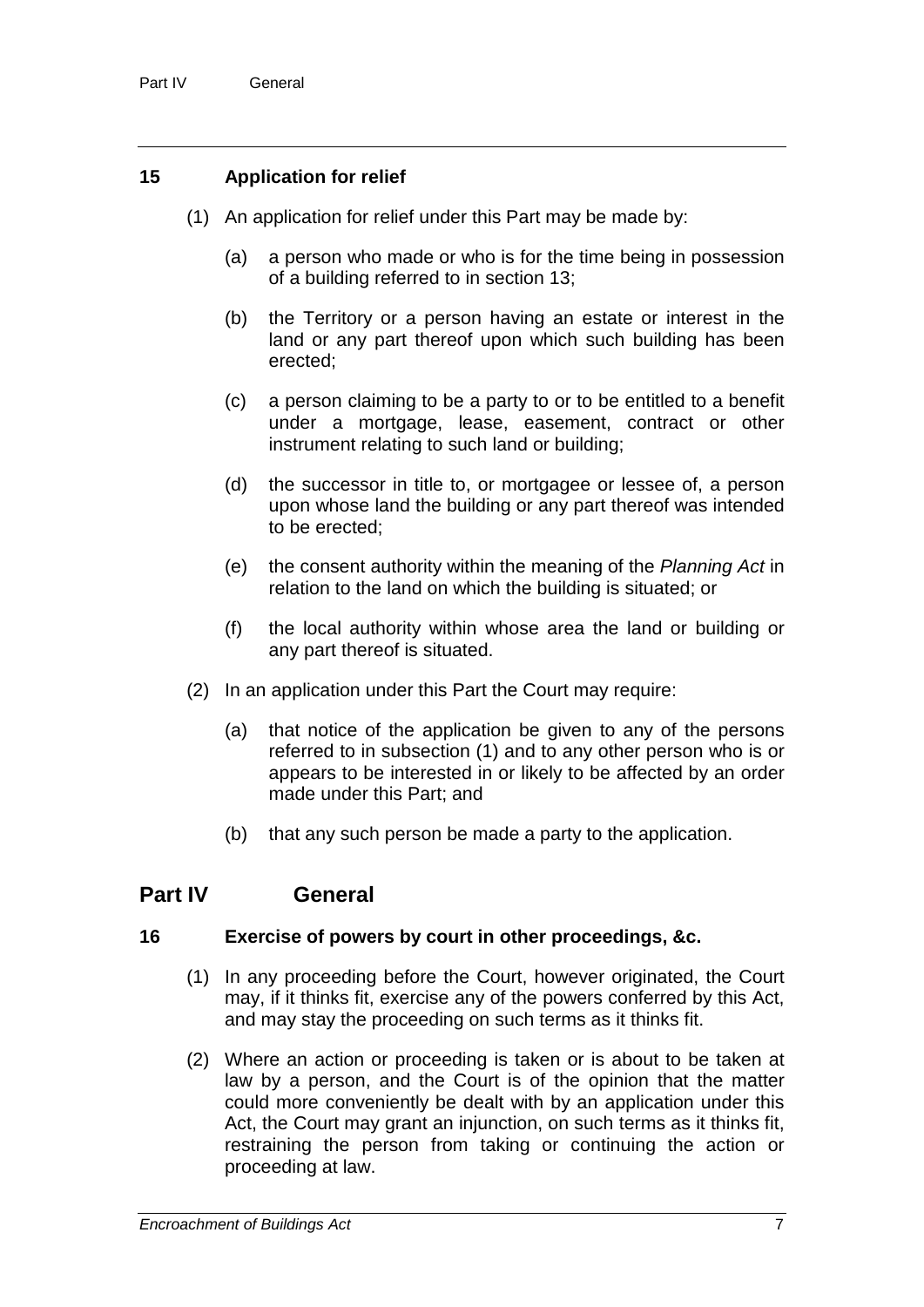(3) In an action or proceeding at law a Judge may, if he is of the opinion that the matter could more conveniently be dealt with by an application under this Act, stay the action or proceeding on such terms as he thinks fit.

#### **17 Costs**

In an application under this Act the Court may make such order as to payment of costs, charges and expenses as it thinks fit and may take into consideration any offer of settlement made by either party.